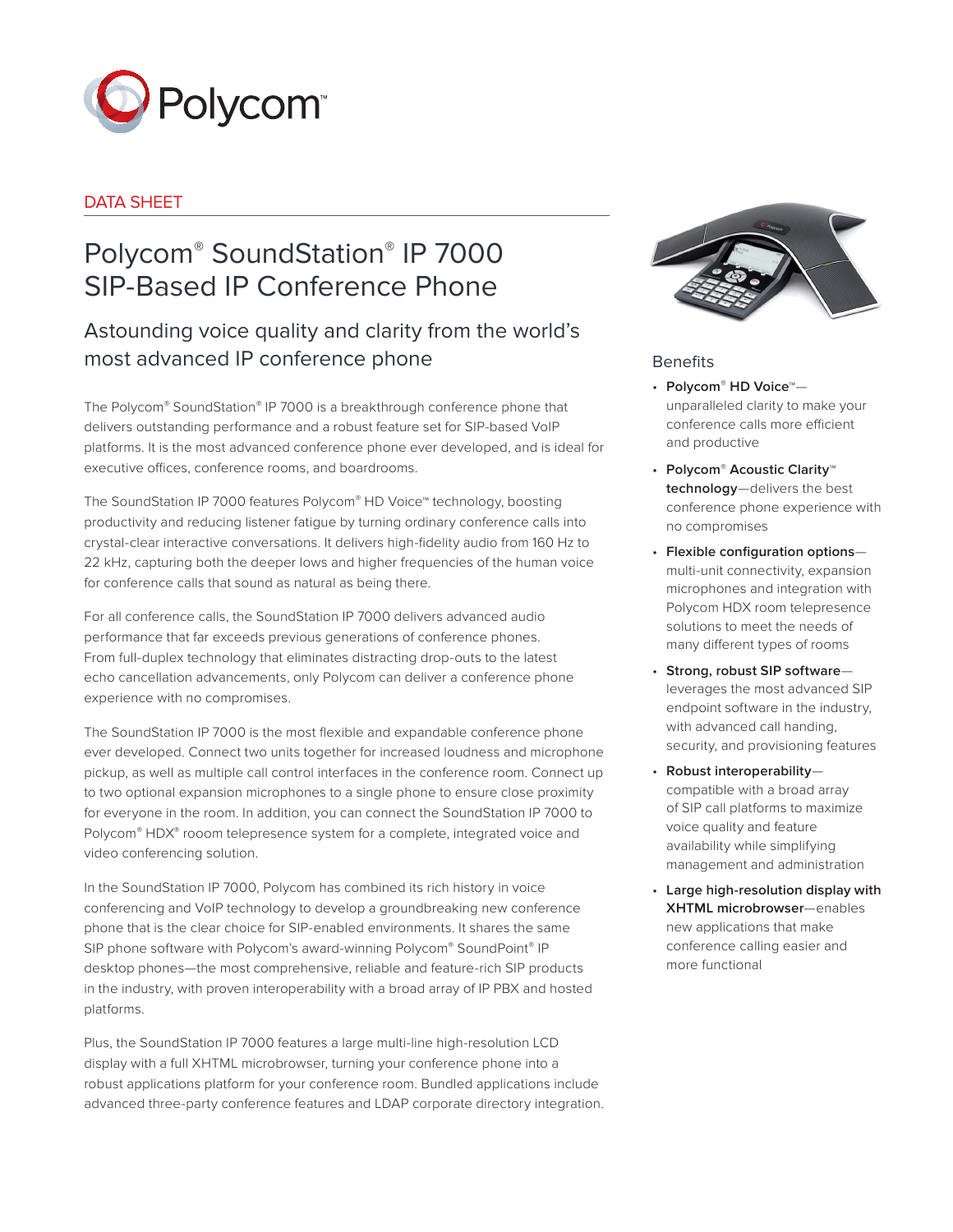## Additional Polycom SoundStation IP 7000 features/benefits

- Equipped with built-in Power over Ethernet (PoE). An optional A/C power kit also available.
- 20 ft (6.1 m) microphone pickup, and even more with optional expansion microphones or multi-unit connectivity, reaching all corners of the room.
- Automatic Gain Control intelligently adjusts the microphone sensitivity based on where participants are seated in the conference room.
- Features technology that resists interference from mobile phones and other wireless devices, delivering clear communications without distractions.
- Built-in 2.5 mm applications port allows you to connect the conference phone to a mobile phone for productive calls even where no network connection is available, or to a computer for calls using PC-based soft phone clients.

## Product specifications

#### Power

- IEEE 802.3af Power over Ethernet (built in)
- Optional external universal AC power supply: 100-240V, 1.3A, 48V/50W

#### Display

- Size (W x H): 255 x 128 pixels
- White LED backlight with custom intensity control

#### Keypad

- Standard 12-key keypad
- Context-dependent soft keys: 4
- On-hook/Off-hook, redial, mute, volume up/down
- Directional navigation wheel

## Audio features

#### • Loudspeaker

- Frequency: 160–22,000 Hz
- Volume: Adjustable to 88 dB at 1/2 meter peak volume
- Full-duplex: Type 1 compliant with IEEE 1329 full duplex standards
- Individual volume settings with visual feedback for each audio path
- Voice activity detection
- Comfort noise fill
- DTMF tone generation/DTMF event RTP payload
- Low-delay audio packet transmission
- Adaptive jitter buffers
- Packet loss concealment
- Acoustic echo cancellation
- Background noise suppression
- Supported codecs
	- G.711 (A-law and Mu-law)
	- G.729a (Annex B)
- G.722, G.722.1
- G.722.1C
- Polycom® Siren™ 14
- Polycom® Siren™ 22

#### Call handling features

- Shared call/bridged line appearance
- Busy Lamp Field (BLF)
- Distinctive incoming call treatment/ call waiting
- Call timer
- Call transfer, hold, divert (forward), pickup
- Called, calling, connected party information
- Local three-way conferencing
- One-touch speed dial, redial
- Call waiting
- Remote missed call notification
- Automatic off-hook call placement
- Do not disturb function

#### Other features

- Local feature-rich GUI
- Time and date display
- User-configurable contact directory and call history (missed, placed, and received)
- Customizable call progress tones
- Wave file support for call progress tones
- Unicode UTF-8 character support. Multilingual user interface encompassing Chinese, Danish, Dutch, English (Canada/US/UK), French, German, Italian, Japanese, Korean, Norwegian, Portuguese, Russian, Spanish, Swedish

#### Network and provisioning

- Ethernet 10/100 Base-T
- 2.5 mm connection port
- USB ports: Mini and regular USB 1.1
- EX mic ports: Two Walta ports
- IP Address Configuration: DHCP and Static IP
- Time synchronization with SNTP server
- FTP/TFTP/HTTP/HTTPS serverbased central provisioning for mass deployments. provisioning server redundancy supported.
- Web portal for individual unit configuration
- QoS Support—IEEE 802.1p/Q tagging (VLAN), Layer 3 TOS and DSCP
- Network Address Translation (NAT) support—static
- RTCP support (RFC 1889)
- Event logging
- Local digit map
- Hardware diagnostics
- Status and statistics
- User selectable ringer tones
- Convenient volume adjustment keys
- Field upgradeable

#### Security

- Transport Layer Security (TLS)
- Encrypted configuration files
- Digest authentication
- Password login
- Support for URL syntax with password for boot server
- HTTPS secure provisioning
	- Support for signed software executables

#### Safety

- UL60950-1
- IEC60950-1
- EN60950-1
- CE Mark
- CSA C22.2, No. 60950-1-03
- AS/NZS60950-1

#### EMC

- FCC (47 CFR Part 15) Class A
- ICES-003 Class A
- EN55022 Class A